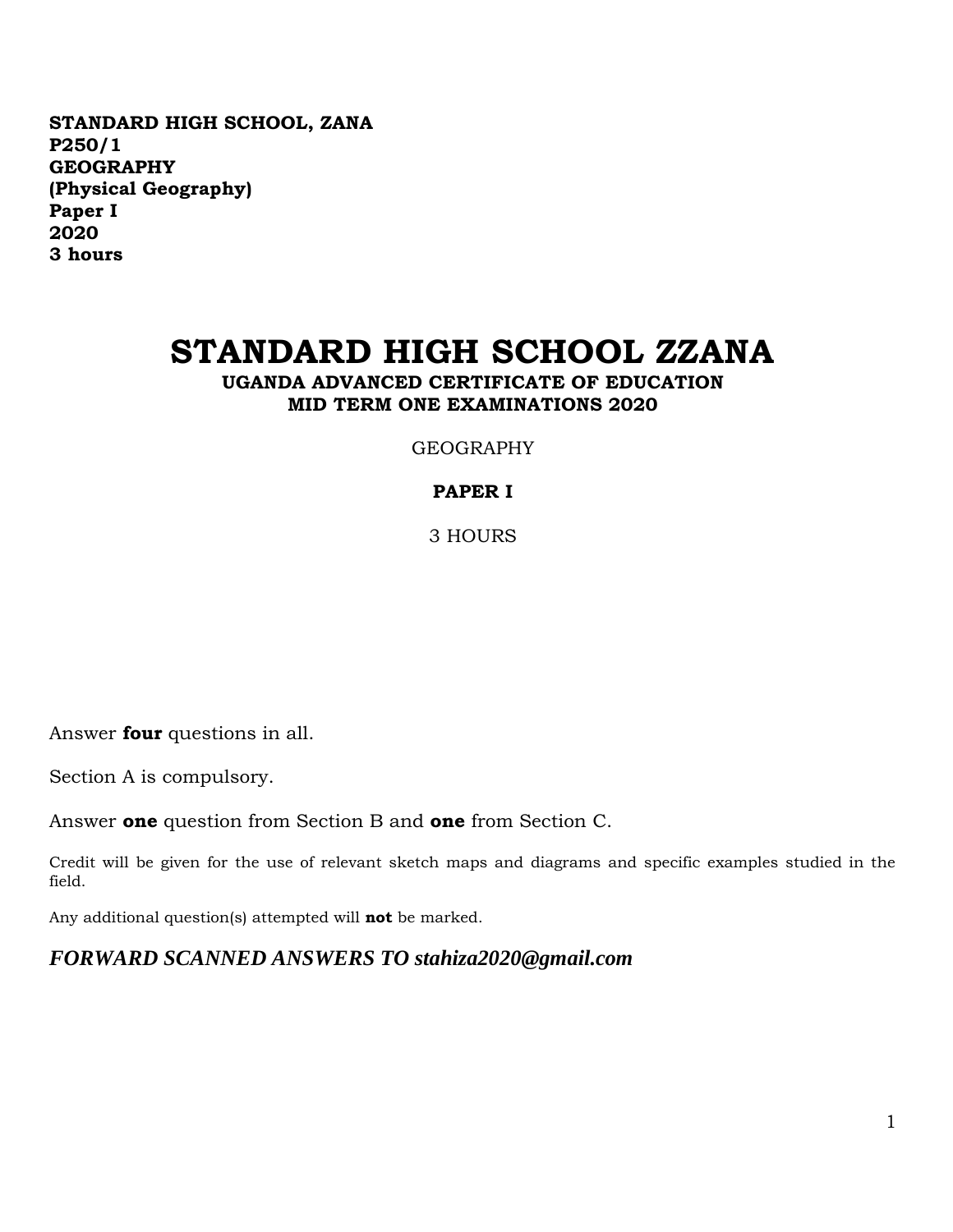#### **SECTION A: MAP WORK AND PHOTOGRAPHIC INTERPRETATION**

- 1. Study the 1:50,000 (UGANDA), **NAMWENDWA** Map extract; Series Y732, part of sheet, 62/2; Edition 1-U.S.D. and answer the following questions.
	- (a) State the: (i) Grid reference of the dry weather road junction at Naigobia trading centre. *(1 mark)* (ii) Man-made feature at grid reference 357997. *(1 mark)* (b) (i) Calculate the amplitude of relief of the area west of easting 32 and south of northing 96. *(2 marks)* (ii) Measure and state in km of the distance of the railway line from the level crossings of Nawanyago (grid reference 324011) to Busanda (grid reference 425013) *(1 mark)* (c) (i) Draw a cross section of the area between Namwendwa secondary trigonometrical station (grid reference 301018) to Budhana swamp (grid reference 320930 and on it mark and name the following: • Hills Swamp • Administrative boundary Transport routes *(10 marks)*
		- (ii) Calculate the vertical exaggeration of the cross section. *(2 marks)*
	- (d) With evidence from the map extract, identify the economic activities carried out in the area. *(8 marks)*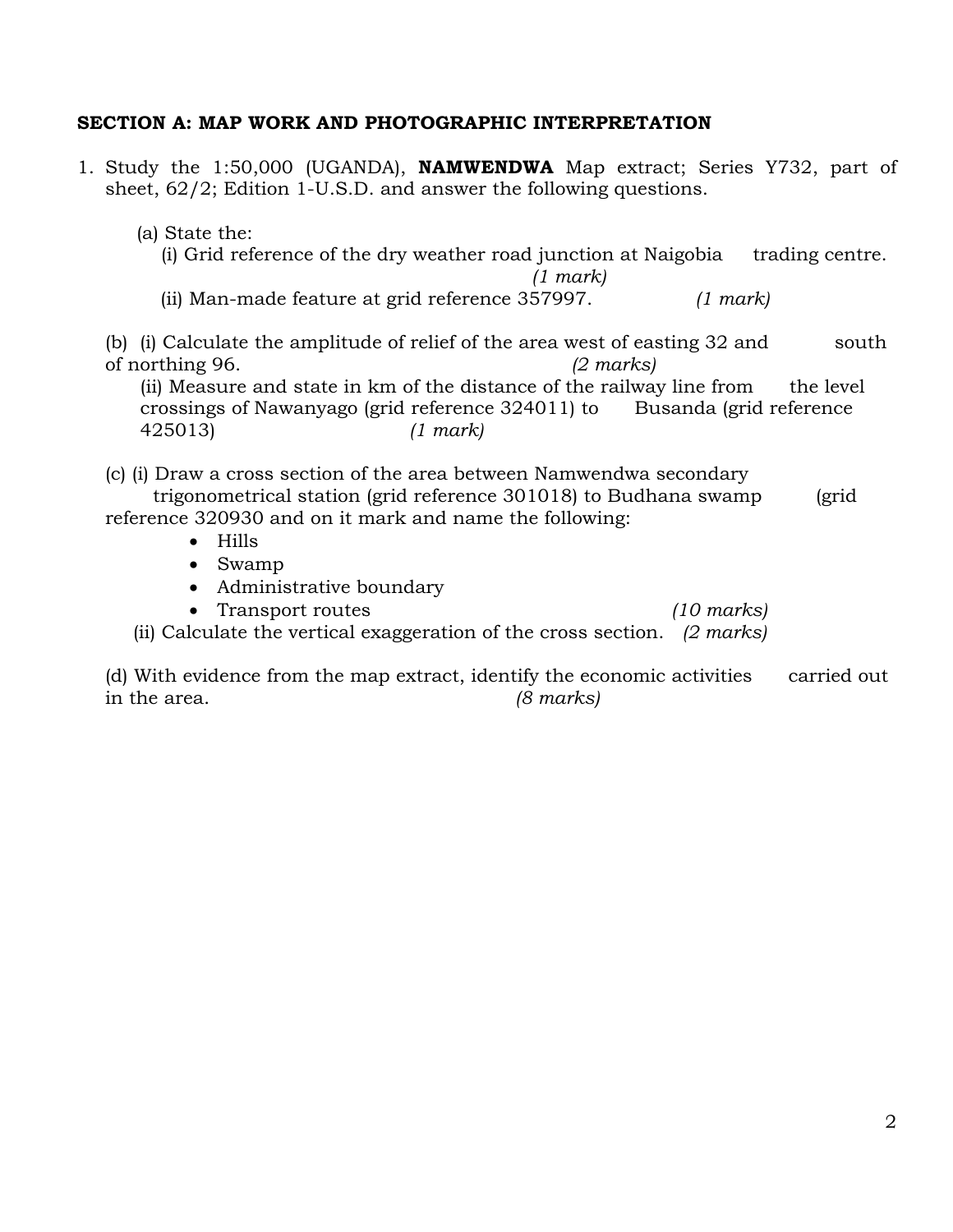2. Study the photograph provided below and answer the questions that follow.



- (a) (i) Giving reasons, state the type of photograph provided. *(2 marks)* (ii) Draw a landscape sketch of the area shown in the photograph and on it mark and label the:
	- Dam
	- Power house
	- Transport route
	- Settlements
	- Industry
	- Direction of flow of the river (use arrows) *(9 marks)*
- (b) Examine the physical factors that have favoured the construction of the dam. *(6 marks)*
- (c) Explain the contribution of the dam to the development of the surrounding areas. *(6 marks)*
- (d) Giving reasons for your answer, suggest an area in East Africa where the photograph could have been taken. *(2 marks)*

## **SECTION B:**